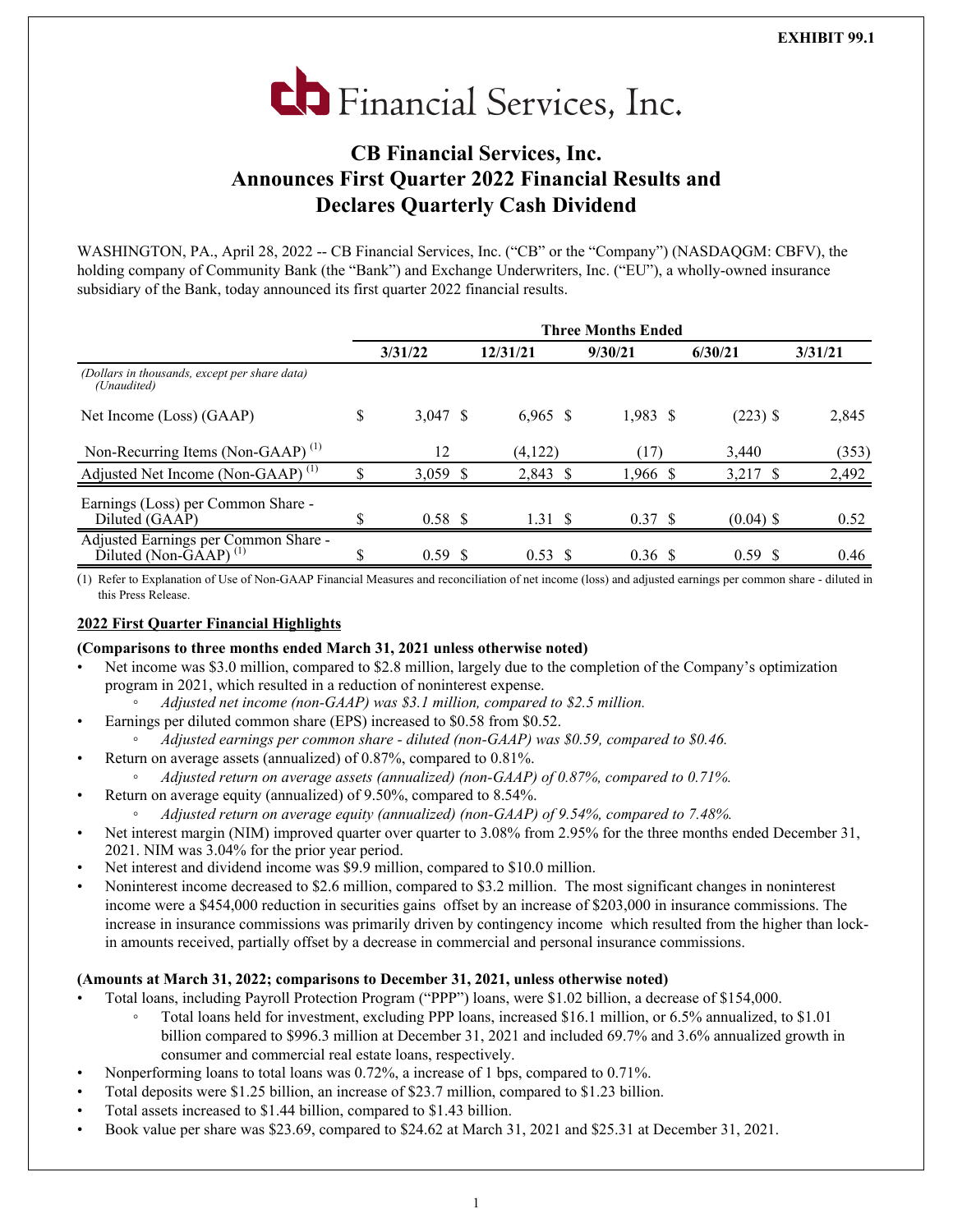Tangible book value per share (Non-GAAP) decreased to \$20.86, compared to \$21.38 at March 31, 2021 and \$22.45 at December 31, 2021.

# **Management Commentary**

President and CEO John H. Montgomery stated, "Our first quarter benefited from the combination of modest loan growth and improved efficiency levels which resulted in solid bottom-line income growth. We were pleased to see our loans, excluding PPP loans, grow 1.64% in the current quarter, or 6.5% annualized, led by commercial real estate and indirect auto. Our indirect auto loan business was fueled by the investments we have made in process efficiencies, which led directly to improved pullthrough rates. We coupled that growth with an improved Efficiency Ratio, which declined 420 basis points from last year's first quarter to 68.6% and is the result of the optimization program we largely completed last year. This improvement in our Efficiency Ratio is an important foundation supporting our goal of becoming a high performing bank."

Mr. Montgomery continued, "We furthered our commitment to CB shareholders as we completed a \$7.5 million share repurchase program in February and have announced a new \$10.0 million program, in addition to our regular quarterly dividend. We remain well-capitalized with the ability to support growth along with these shareholder-friendly actions. During the quarter, the Bank invested in sales leadership to accelerate growth. We recently hired Bruce Sharp as our Chief Commercial Banking Officer and Alan Bicker as Chief Consumer Banking Officer. In addition, Benjamin Brown was recently hired as Director of Client Experience and Innovation. All three of these gentlemen possess a wealth of experience and know our markets well. I am excited to have Bruce, Alan and Ben on board as we look to accelerated growth and leverage our work in efficiency and process optimization. Our regional economic activity remains strong and is bolstered by a number of top educational and medical institutions in addition to a strong technology presence, providing an excellent counter-balance to regular economic cycles. In addition, our region is a major supplier of natural gas and we are seeing some benefit from the recent surge in commodity prices."

# **Dividend Information**

The Company's Board of Directors has declared a \$0.24 quarterly cash dividend per outstanding share of common stock, payable on or about May 31, 2022, to stockholders of record as of the close of business on May 20, 2022.

# **Stock Repurchase Program**

On June 10, 2021, CB authorized a program to repurchase up to \$7.5 million of the Company's outstanding common stock. The program was effective as of June 14, 2021 and is authorized through June 13, 2022. On February 15, 2022, the Company completed the program, under which a total of 308,996 shares were repurchased at an average price of \$24.27 per share for a total of approximately \$7.5 million.

On April 21, 2022, CB announced a program to repurchase up to \$10.0 million of the Company's outstanding shares of common stock. Based on the Company's closing stock price on April 19, 2022, the repurchase program, if fully completed, would encompass 433,643 shares, or approximately 8.4% the shares currently outstanding.

### **2022 First Quarter Financial Review**

### *Net Interest and Dividend Income*

Net interest and dividend income decreased \$84,000, or 0.8%, to \$9.9 million for the three months ended March 31, 2022 compared to \$10.0 million for the three months ended March 31, 2021.

- Net interest margin (FTE) (Non-GAAP) increased 5 basis points ("bps") to 3.10% for the three months ended March 31, 2022 compared to 3.05% for the three months ended March 31, 2021. Net interest margin (GAAP) increased to 3.08% for the three months ended March 31, 2022 compared to 3.04% for the three months ended March 31, 2021. CB has controlled its deposit cost structure as deposit balances increased and benefited from non-renewal or repricing of higher-cost time deposits.
- Interest and dividend income decreased \$372,000, or 3.4%, to \$10.6 million for the three months ended March 31, 2022 compared to \$11.0 million for the three months ended March 31, 2021.
	- Interest income on loans decreased \$595,000, or 5.9%, to \$9.6 million for the three months ended March 31, 2022 compared to \$10.1 million for the three months ended March 31, 2021. The average balance of loans decreased \$22.6 million and the average yield decreased 15 bps to 3.85% compared to the three months ended March 31, 2021. Interest and fee income on PPP loans was \$445,000 for the three months ended March 31, 2022 and contributed 13 bps to loan yield, compared to \$676,000 for the three months ended March 31, 2021, which contributed 5 bps to loan yield. The impact of the accretion of the credit mark on acquired loan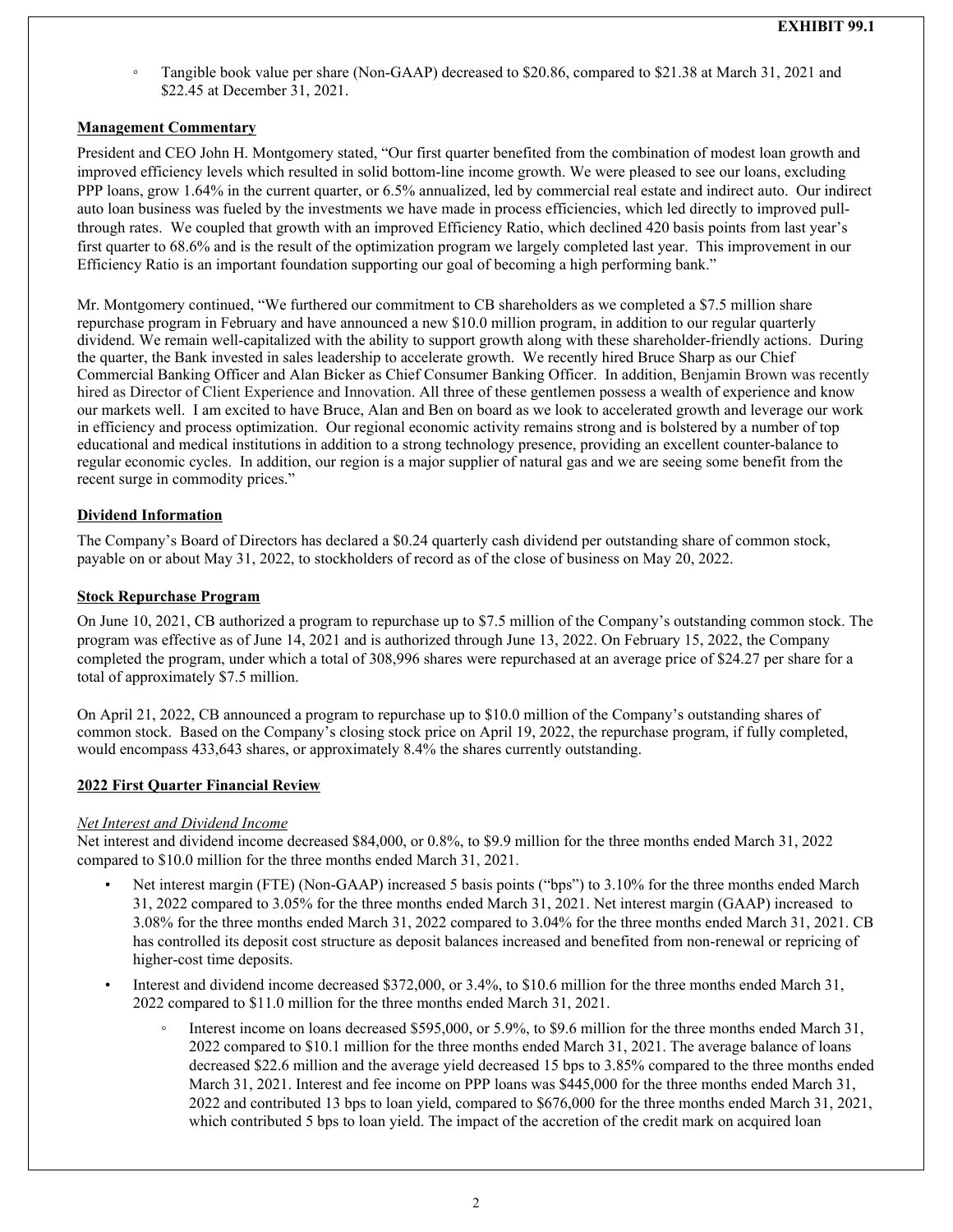portfolios was \$56,000 for the three months ended March 31, 2022 compared to \$138,000 for the three months ended March 31, 2021, or 2 bps in the current period compared to 6 bps in the prior period.

- Interest income on taxable investment securities increased \$259,000, or 40.1%, to \$905,000 for the three months ended March 31, 2022 compared to \$646,000 for the three months ended March 31, 2021 driven by a \$93.0 million increase in average balance partially offset by a 42 bps decrease in average yield.
- Interest expense decreased \$288,000, or 28.5%, to \$723,000 for the three months ended March 31, 2022 compared to \$1.0 million for the three months ended March 31, 2021.
	- Interest expense on deposits decreased \$417,000, or 44.0%, to \$530,000 for the three months ended March 31, 2022 compared to \$947,000 for the three months ended March 31, 2021. While average interest-earning deposit balances decreased \$38.6 million compared to the three months ended March 31, 2021, controlling the deposit cost structure as deposit balances increased combined with non-renewal or repricing of highercost time deposit resulted in a 18 bp, or 41.4%, decrease in average cost compared to the three months ended March 31, 2021. The average balance of time deposits and the related average cost decreased \$55.1 million and 30 bps, respectively.

#### *Provision for Loan Losses*

There was no provision for loan losses for either the three months ended March 31, 2022 or the three months ended March 31, 2021. The provision for loan losses remaining constant was primarily due to consistent loan balances between the periods and no significant changes in qualitative factors.

#### *Noninterest income*

Noninterest income decreased \$561,000, or 17.7%, to \$2.6 million for the three months ended March 31, 2022, compared to \$3.2 million for the three months ended March 31, 2021. The decrease was largely due to a \$454,000 reduction in securities gains, partially offset by a \$203,000 improvement in insurance commissions. The increase in insurance commissions was primarily driven by contingency income of \$114,000 which resulted from the higher than lock-in amounts received and commercial insurance commissions, partially offset by a decrease in personal insurance commissions. In addition, net gain on sale of loans decreased \$86,000 as there were no loans sold for the three months ended March 31, 2022.

#### *Noninterest Expense*

Noninterest expense decreased \$739,000, or 7.9%, to \$8.7 million for the three months ended March 31, 2022 compared to \$9.4 million for the three months ended March 31, 2021, primarily due to the implementation of branch optimization initiatives begun in 2020 and completed during 2021 which established a lower expense base. Offsetting the lower base in the first quarter were investment in executive leadership tasked with driving growth initiatives. Contracted services decreased \$100,000 to \$587,000 for the three months ended March 31, 2022 compared to \$687,000 for the three months ended March 31, 2021. This was a result of the previously mentioned branch optimization initiatives completed in the prior year.

### **Statement of Financial Condition Review**

#### *Assets*

Total assets increased \$13.2 million, or 0.9%, to \$1.44 billion at March 31, 2022, compared to \$1.43 billion at December 31, 2021.

- *•* Cash and due from banks increased \$3.9 million, or 3.3%, to \$123.6 million at March 31, 2022, compared to \$119.7 million at December 31, 2021. The change is primarily due to an increase in deposits as further described below in the Liabilities section. The increase was partially offset by purchases of securities detailed in the below Securities section.
- Securities increased \$6.1 million, or 2.7%, to \$231.1 million at March 31, 2022, compared to \$225.0 million at December 31, 2021. Current period activity included \$26.8 million of purchases, and \$8.3 million of paydowns. The purchases were made to earn a higher yield on excess cash. In addition, there was a \$12.4 million decrease in the market value of the debt securities portfolio, primarily due to the increase in market interest rates and a \$7,000 gain in market value in the equity securities portfolio, which is primarily comprised of bank stocks.

### *Payroll Protection Program ("PPP") Update*

- PPP loans decreased \$16.3 million to \$8.2 million at March 31, 2022 compared to \$24.5 million at December 31, 2021
- \$274,000 of net PPP loan origination fees were unearned at March 31, 2022 compared to \$678,000 at December 31, 2021. \$404,000 of net PPP loan origination fees were earned for the three months ended March 31, 2022 compared to \$321,000 for the three months ended December 31, 2021.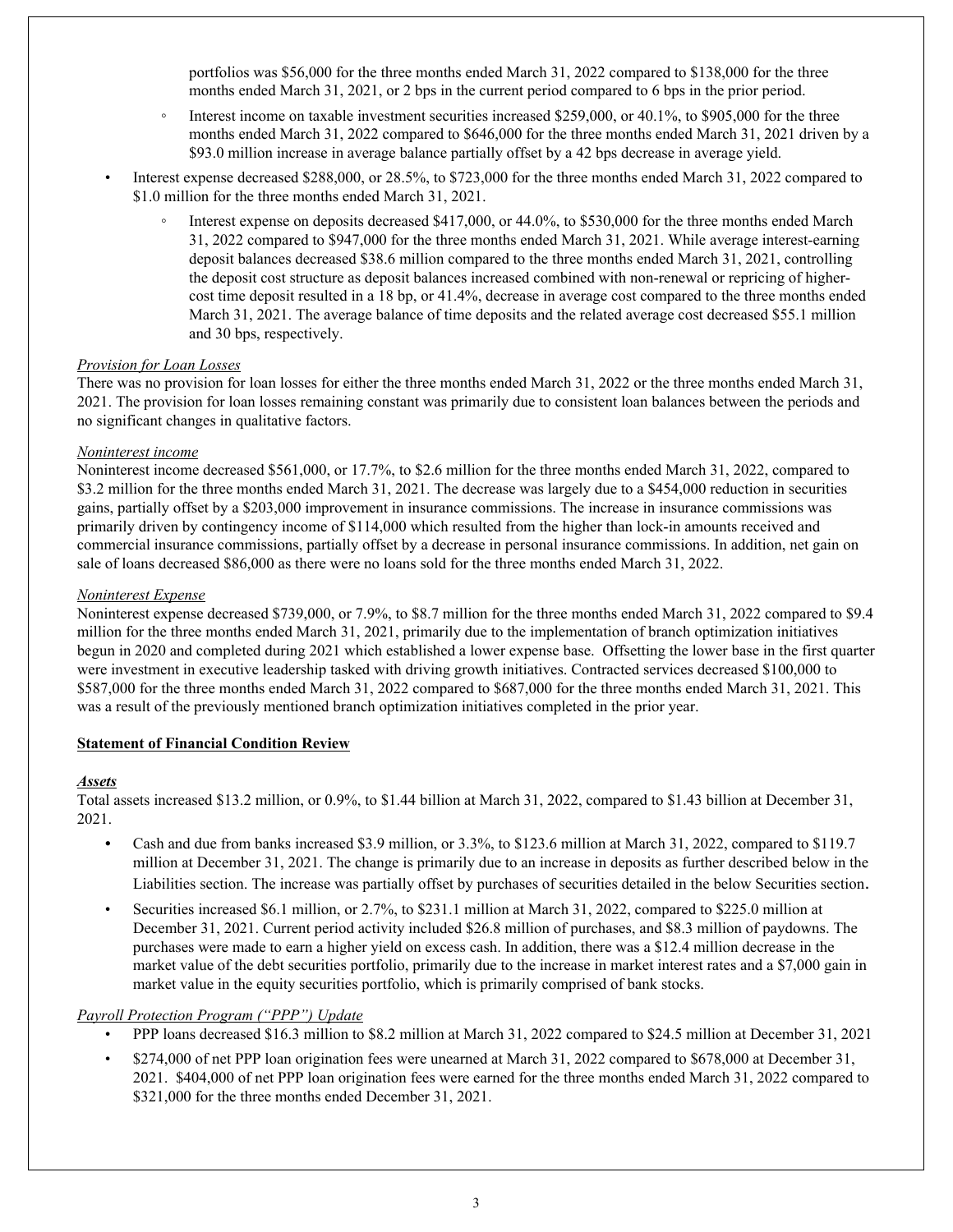### *Loans and Credit Quality*

- Total loans held for investment decreased \$154,000, or 0.02%, to \$1.02 billion at March 31, 2022 compared to \$1.02 billion at December 31, 2021. Excluding the net decline of \$16.3 million in PPP loans in the current period, loans increased \$16.1 million. Average loans for the three months ended March 31, 2022 increased \$4.4 million compared to the three months ended December 31, 2021. An increase in consumer and commercial real estate loans was the primary driver in the average balance increase, offset by quicker payoffs in residential, and commercial and industrial loans.
- The allowance for loan losses was \$11.6 million at both March 31, 2022 and December 31, 2021. As a result, the allowance for loan losses to total loans was 1.14% at March 31, 2022 compared to 1.13% at December 31, 2021. The allowance for loan losses to total loans, excluding PPP loans, was 1.15% at March 31, 2022 compared to 1.16% at December 31, 2021. The lack of change in the allowance for loan losses was primarily due to consistent loan balances between the periods and no significant changes in qualitative factors.
- Net recoveries for the three months ended March 31, 2022 were \$13,000, or 0.01% of average loans on an annualized basis. Net charge-offs for the three months ended March 31, 2021 were \$46,000, or 0.02% of average loans on an annualized basis.
- Nonperforming loans, which includes nonaccrual loans, accruing loans past due 90 days or more, and accruing loans that are considered troubled debt restructurings, were \$7.3 million at both March 31, 2022 and December 31, 2021. Nonperforming loans to total loans ratio was 0.72% at March 31, 2022 compared to 0.71% at December 31, 2021.
- There was one loan in forbearance at March 31, 2022 totaling \$128,000, compared to no loans in forbearance at December 31, 2021.

#### *Other*

- Intangible Assets decreased \$445,000, or 7.6%, to \$4.9 million at March 31, 2022 compared to \$5.3 million at December 31, 2021 primarily due to amortization expense recognized during the period
- Accrued Interest Receivable and Other Assets increased \$3.7 million, or 28.8% to \$16.5 million at March 31, 2022, compared to \$12.9 million at December 31, 2021. This change is primarily driven by deferred taxes as a result of the increase in market interest rates conditions and the decrease in the market value of the securities portfolio.

#### *Liabilities*

Total liabilities increased \$24.2 million, or 1.9%, to \$1.32 billion at March 31, 2022 compared to \$1.29 billion at December 31, 2021.

#### *Deposits*

**•** Total deposits increased \$23.7 million to \$1.25 billion as of March 31, 2022 compared to \$1.23 billion at December 31, 2021. Noninterest bearing demand deposits, NOW accounts and savings accounts increased \$14.3 million, \$7.9 million and \$8.1 million, respectively, partially offset by a decrease of \$7.5 million in time deposits. Annualized deposit growth rate was 7.7%. Average total deposits decreased \$54.6 million, primarily in time deposits, for the three months ended March 31, 2022 compared to the three months ended December 31, 2021.

# *Borrowed Funds*

• Short-term borrowings decreased \$47,000 , or 0.1%, to \$39.2 million at March 31, 2022, compared to \$39.3 million at December 31, 2021. At March 31, 2022 and December 31, 2021, short-term borrowings were comprised entirely of securities sold under agreements to repurchase, which are related to business deposit customers whose funds, above designated target balances, are transferred into an overnight interest-earning investment account by purchasing securities from the Bank's investment portfolio under an agreement to repurchase.

### *Stockholders' Equity*

Stockholders' equity decreased \$11.0 million, or 8.3%, to \$122.2 million at March 31, 2022, compared to \$133.1 million at December 31, 2021. The Company paid \$1.2 million in dividends and repurchased \$3.4 million of its common stock as part of its stock repurchase program that was completed on February 15, 2022. In addition, accumulated other comprehensive income decreased \$9.7 million primarily due to the effect of rising market interest rates on the Bank's debt securities. This was partially offset by \$3.0 million of net income.

### *Book value per share*

Book value per common share was \$23.69 at March 31, 2022 compared to \$25.31 at December 31, 2021, a decrease of \$1.62.

Tangible book value per common share (Non-GAAP) was \$20.86 at March 31, 2022, compared to \$22.45 at December 31, 2021, a decrease of \$1.59.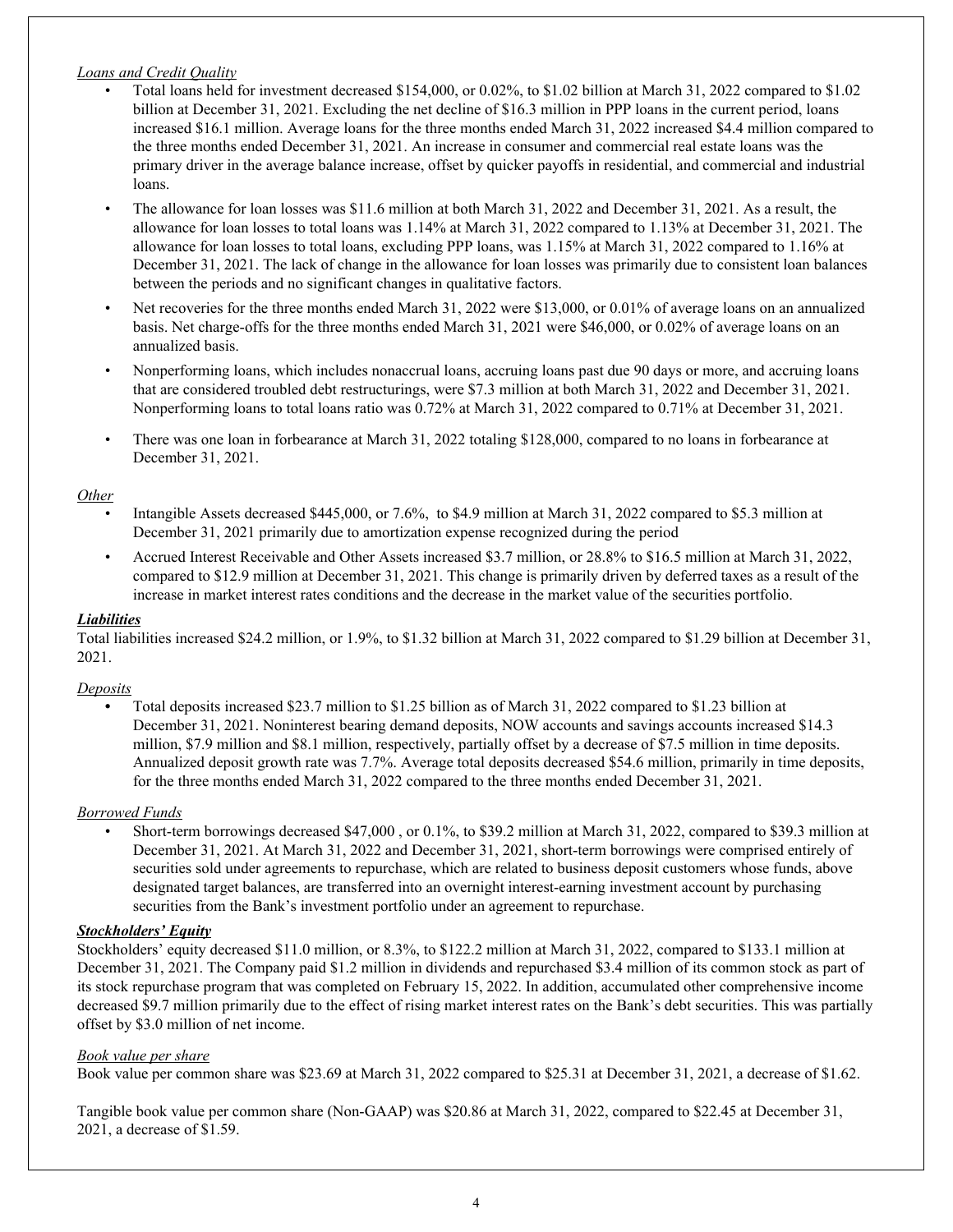Refer to "Explanation of Use of Non-GAAP Financial Measures" at the end of this Press Release. **About CB Financial Services, Inc.**

CB Financial Services, Inc. is the bank holding company for Community Bank, a Pennsylvania-chartered commercial bank. Community Bank operates its branch network in southwestern Pennsylvania and West Virginia. Community Bank offers a broad array of retail and commercial lending and deposit services and provides commercial and personal insurance brokerage services through Exchange Underwriters, Inc., its wholly owned subsidiary.

For more information about CB Financial Services, Inc. and Community Bank, visit our website at www.communitybank.tv.

### **Statement About Forward-Looking Statements**

Statements contained in this press release that are not historical facts may constitute forward-looking statements as that term is defined in the Private Securities Litigation Reform Act of 1995 and such forward-looking statements are subject to significant risks and uncertainties. The Company intends such forward-looking statements to be covered by the safe harbor provisions contained in the Act. The Company's ability to predict results or the actual effect of future plans or strategies is inherently uncertain. Factors which could have a material adverse effect on the operations and future prospects of the Company and its subsidiaries include, but are not limited to, general and local economic conditions, the scope and duration of economic contraction as a result of the COVID-19 pandemic and its effects on the Company's business and that of the Company's customers, changes in market interest rates, deposit flows, demand for loans, real estate values and competition, competitive products and pricing, the ability of our customers to make scheduled loan payments, loan delinquency rates and trends, our ability to manage the risks involved in our business, our ability to control costs and expenses, inflation, market and monetary fluctuations, changes in federal and state legislation and regulation applicable to our business, actions by our competitors, and other factors that may be disclosed in the Company's periodic reports as filed with the Securities and Exchange Commission. These risks and uncertainties should be considered in evaluating forward-looking statements and undue reliance should not be placed on such statements. The Company assumes no obligation to update any forward-looking statements except as may be required by applicable law or regulation.

Company Contact: John H. Montgomery President and Chief Executive Officer Phone: (724) 225-2400

Investor Relations: Jeremy Hellman, Vice President The Equity Group Inc. Phone: (212) 836-9626 Email: jhellman@equityny.com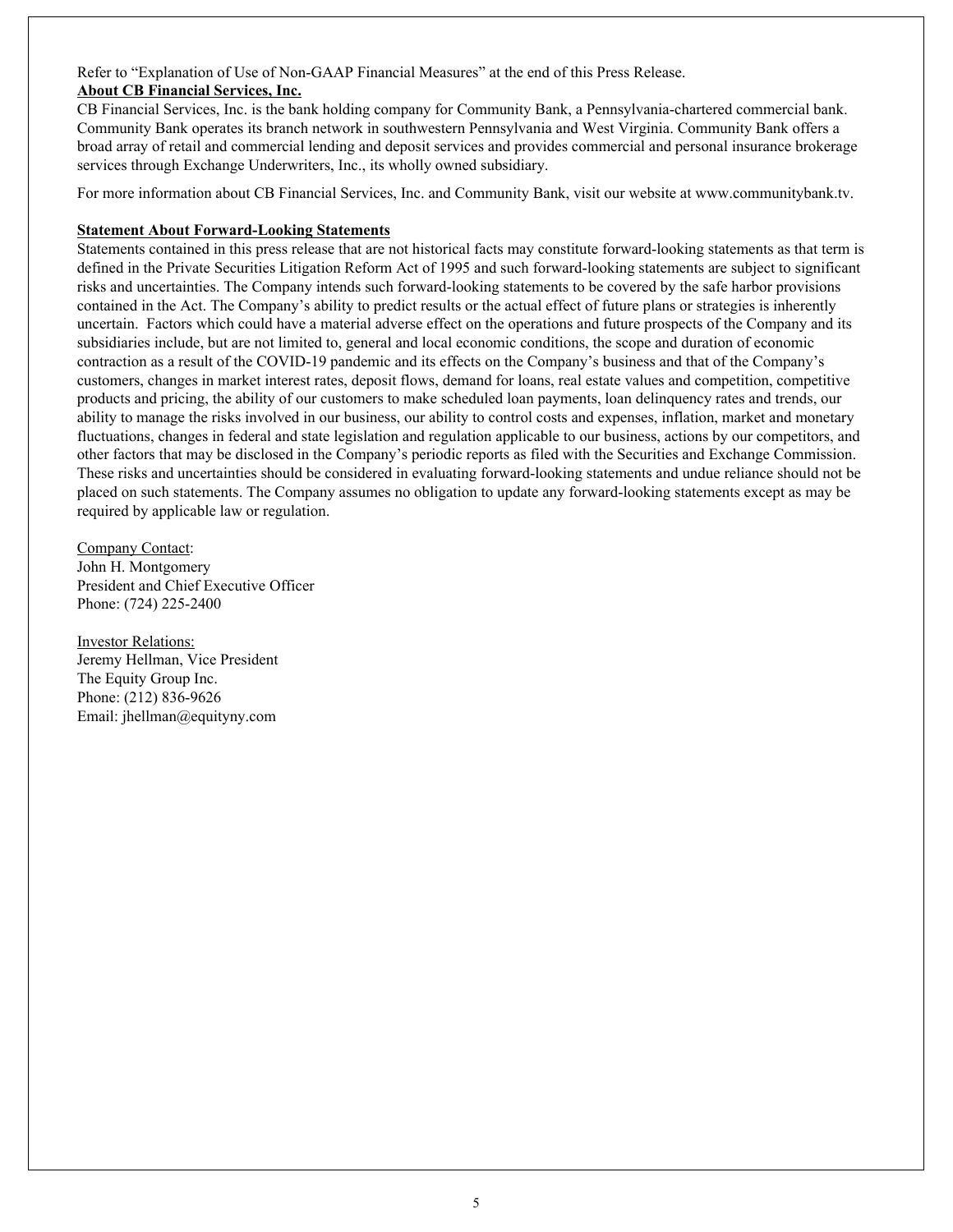#### **CB FINANCIAL SERVICES, INC. SELECTED CONSOLIDATED FINANCIAL INFORMATION**

*(Dollars in thousands, except share and per share data) (Unaudited)*

| <b>Selected Financial Condition Data</b>       | 3/31/22          |     | 12/31/21   | 9/30/21         |     | 6/30/21    | 3/31/21         |
|------------------------------------------------|------------------|-----|------------|-----------------|-----|------------|-----------------|
| <b>ASSETS</b>                                  |                  |     |            |                 |     |            |                 |
| Cash and Due From Banks                        | \$<br>123,588    | -\$ | 119,674    | \$<br>173,523   | -\$ | 172,010    | \$<br>230,000   |
| Securities                                     | 231,097          |     | 224,974    | 221,351         |     | 208,472    | 142,156         |
| Loans Held for Sale                            |                  |     |            | 17,407          |     | 11,409     |                 |
| Loans                                          |                  |     |            |                 |     |            |                 |
| Real Estate:                                   |                  |     |            |                 |     |            |                 |
| Residential                                    | 317,254          |     | 320,798    | 317,373         |     | 322,480    | 339,596         |
| Commercial                                     | 427,227          |     | 392,124    | 379,621         |     | 360,518    | 370,118         |
| Construction                                   | 54,227           |     | 85,028     | 78,075          |     | 85,187     | 77,714          |
| Commercial and Industrial                      |                  |     |            |                 |     |            |                 |
| Commercial and Industrial                      | 59,601           |     | 64,487     | 69,657          |     | 70,666     | 68,551          |
| PPP                                            | 8,242            |     | 24,523     | 32,703          |     | 49,525     | 60,380          |
| Consumer                                       | 143,422          |     | 122,152    | 112,087         |     | 106,404    | 111,650         |
| Other                                          | 10,669           |     | 11,684     | 12,083          |     | 12,666     | 13,688          |
| <b>Total Loans</b>                             | 1,020,642        |     | 1,020,796  | 1,001,599       |     | 1,007,446  | 1,041,697       |
| Allowance for Loan Losses                      | (11, 595)        |     | (11, 582)  | (11, 581)       |     | (11, 544)  | (12, 725)       |
| Loans, Net                                     | 1,009,047        |     | 1,009,214  | 990,018         |     | 995,902    | 1,028,972       |
| Premises and Equipment Held for Sale           |                  |     |            | 795             |     | 795        |                 |
| Premises and Equipment, Net                    | 18,349           |     | 18,399     | 18,502          |     | 18,682     | 20,240          |
| Bank-Owned Life Insurance                      | 25,468           |     | 25,332     | 25,190          |     | 25,052     | 24,916          |
| Goodwill                                       | 9,732            |     | 9,732      | 9,732           |     | 9,732      | 9,732           |
| Intangible Assets, Net                         | 4,850            |     | 5,295      | 5,740           |     | 6,186      | 7,867           |
| Accrued Interest and Other Assets              | 16,539           |     | 12,859     | 12,560          |     | 13,373     | 12,938          |
| <b>Total Assets</b>                            | \$<br>1,438,670  | \$  | 1,425,479  | \$<br>1,474,818 | \$  | 1,461,613  | \$<br>1,476,821 |
| <b>LIABILITIES</b>                             |                  |     |            |                 |     |            |                 |
| Deposits Held for Sale                         | \$               | \$  |            | \$<br>102,647   | -\$ | 102,557    | \$              |
| Deposits                                       |                  |     |            |                 |     |            |                 |
| Non-Interest Bearing Demand Deposits           | 400,105          |     | 385,775    | 373,320         |     | 368,452    | 377,137         |
| <b>Interest Bearing Demand Accounts</b>        | 280,455          |     | 272,518    | 244,004         |     | 246,920    | 280,929         |
| Money Market Accounts                          | 192,929          |     | 192,125    | 190,426         |     | 176,824    | 198,975         |
| Savings Accounts                               | 247,589          |     | 239,482    | 232,679         |     | 226,639    | 246,725         |
| <b>Time Deposits</b>                           | 129,235          |     | 136,713    | 144,727         |     | 154,718    | 180,697         |
| <b>Total Deposits</b>                          | 1.250.313        |     | 1,226,613  | 1,185,156       |     | 1,173,553  | 1,284,463       |
| Short-Term Borrowings                          | 39,219           |     | 39,266     | 42,623          |     | 39,054     | 45,352          |
| Other Borrowings                               | 17,607           |     | 17,601     | 6,000           |     | 6,000      | 6,000           |
| Accrued Interest Payable and Other Liabilities | 9,375            |     | 8,875      | 7,405           |     | 7,913      | 7,230           |
| <b>Total Liabilities</b>                       | 1,316,514        |     | 1,292,355  | 1,343,831       |     | 1,329,077  | 1,343,045       |
| STOCKHOLDERS' EQUITY                           | \$<br>122,156 \$ |     | 133,124 \$ | 130,987 \$      |     | 132,536 \$ | 133,776         |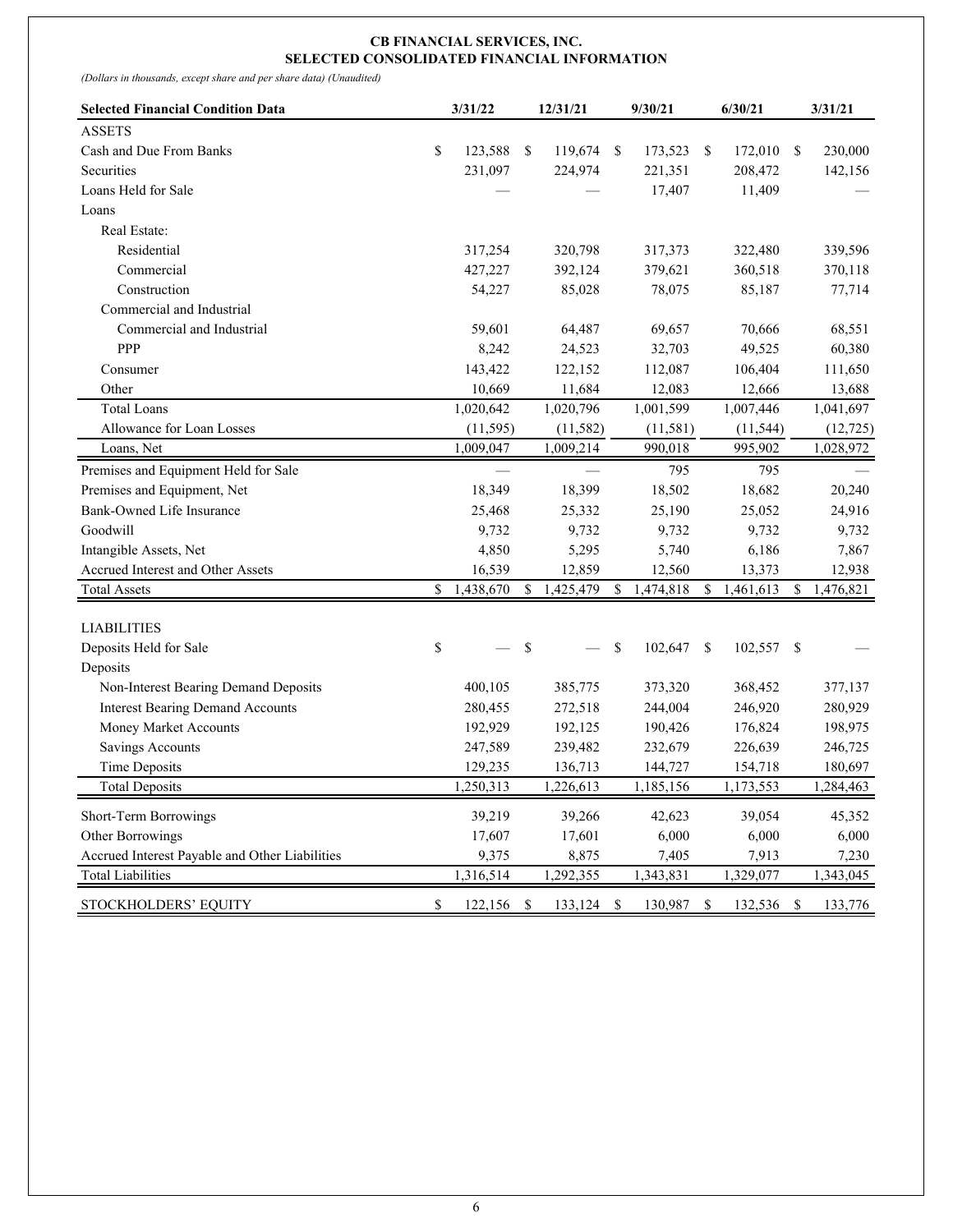|                                                                                | <b>Three Months Ended</b> |            |          |            |         |  |  |  |  |  |  |  |  |
|--------------------------------------------------------------------------------|---------------------------|------------|----------|------------|---------|--|--|--|--|--|--|--|--|
| <b>Selected Operating Data</b>                                                 | 3/31/22                   | 12/31/21   | 9/30/21  | 6/30/21    | 3/31/21 |  |  |  |  |  |  |  |  |
| Interest and Dividend Income                                                   |                           |            |          |            |         |  |  |  |  |  |  |  |  |
| Loans, Including Fees                                                          | \$<br>9,551 \$            | 9,904 \$   | 9,718 \$ | 9,936 \$   | 10,146  |  |  |  |  |  |  |  |  |
| Securities:                                                                    |                           |            |          |            |         |  |  |  |  |  |  |  |  |
| Taxable                                                                        | 905                       | 866        | 843      | 635        | 646     |  |  |  |  |  |  |  |  |
| Tax-Exempt                                                                     | 66                        | 66         | 71       | 74         | 78      |  |  |  |  |  |  |  |  |
| Dividends                                                                      | 22                        | 21         | 19       | 24         | 20      |  |  |  |  |  |  |  |  |
| Other Interest and Dividend Income                                             | 72                        | 106        | 135      | 151        | 98      |  |  |  |  |  |  |  |  |
| Total Interest and Dividend Income                                             | 10,616                    | 10,963     | 10,786   | 10,820     | 10,988  |  |  |  |  |  |  |  |  |
| <b>Interest Expense</b>                                                        |                           |            |          |            |         |  |  |  |  |  |  |  |  |
| Deposits                                                                       | 530                       | 636        | 715      | 827        | 947     |  |  |  |  |  |  |  |  |
| Short-Term Borrowings                                                          | 19                        | 26         | 25       | 24         | 23      |  |  |  |  |  |  |  |  |
| Other Borrowings                                                               | 174                       | 70         | 36       | 35         | 41      |  |  |  |  |  |  |  |  |
| <b>Total Interest Expense</b>                                                  | 723                       | 732        | 776      | 886        | 1,011   |  |  |  |  |  |  |  |  |
| Net Interest and Dividend Income                                               | 9,893                     | 10,231     | 10,010   | 9,934      | 9,977   |  |  |  |  |  |  |  |  |
| Provision (Recovery) for Loan Losses                                           |                           | 75         |          | (1,200)    |         |  |  |  |  |  |  |  |  |
| Net Interest and Dividend Income After Provision<br>(Recovery) for Loan Losses | 9,893                     | 10,156     | 10,010   | 11,134     | 9,977   |  |  |  |  |  |  |  |  |
| Noninterest Income:                                                            |                           |            |          |            |         |  |  |  |  |  |  |  |  |
| <b>Service Fees</b>                                                            | 526                       | 569        | 602      | 614        | 546     |  |  |  |  |  |  |  |  |
| Insurance Commissions                                                          | 1,798                     | 1,618      | 1,194    | 1,209      | 1,595   |  |  |  |  |  |  |  |  |
| Other Commissions                                                              | 89                        | 90         | 93       | 173        | 165     |  |  |  |  |  |  |  |  |
| Net Gain on Sales of Loans                                                     |                           | 977        | 49       | 31         | 86      |  |  |  |  |  |  |  |  |
| Net (Loss) Gain on Securities                                                  | (7)                       | 44         | 24       | 11         | 447     |  |  |  |  |  |  |  |  |
| Net Gain on Purchased Tax Credits                                              | 14                        | 17         | 18       | 17         | 18      |  |  |  |  |  |  |  |  |
| Gain on Sale of Branches                                                       |                           | 5,203      |          |            |         |  |  |  |  |  |  |  |  |
| Net Loss on Disposal of Fixed Assets                                           | (8)                       |            |          | (3)        |         |  |  |  |  |  |  |  |  |
| Income from Bank-Owned Life Insurance                                          | 136                       | 142        | 138      | 136        | 137     |  |  |  |  |  |  |  |  |
| Other Income                                                                   | 65                        | 29         | 80       | 31         | 180     |  |  |  |  |  |  |  |  |
| <b>Total Noninterest Income</b>                                                | 2,613                     | 8,689      | 2,198    | 2,219      | 3,174   |  |  |  |  |  |  |  |  |
| Noninterest Expense:                                                           |                           |            |          |            |         |  |  |  |  |  |  |  |  |
| Salaries and Employee Benefits                                                 | 4,565                     | 5,181      | 4,787    | 5,076      | 4,894   |  |  |  |  |  |  |  |  |
| Occupancy                                                                      | 686                       | 619        | 615      | 1,024      | 710     |  |  |  |  |  |  |  |  |
| Equipment                                                                      | 210                       | 252        | 205      | 311        | 266     |  |  |  |  |  |  |  |  |
| Data Processing                                                                | 485                       | 488        | 541      | 607        | 518     |  |  |  |  |  |  |  |  |
| FDIC Assessment                                                                | 209                       | 222        | 293      | 249        | 250     |  |  |  |  |  |  |  |  |
| PA Shares Tax                                                                  | 240                       | 173        | 224      | 225        | 265     |  |  |  |  |  |  |  |  |
| <b>Contracted Services</b>                                                     | 587                       | 1,133      | 1,441    | 750        | 687     |  |  |  |  |  |  |  |  |
| Legal and Professional Fees                                                    | 152                       | 206        | 180      | 419        | 189     |  |  |  |  |  |  |  |  |
| Advertising                                                                    | 116                       | 191        | 225      | 193        | 140     |  |  |  |  |  |  |  |  |
| Other Real Estate Owned (Income)                                               | (38)                      | (30)       | (89)     | (26)       | (38)    |  |  |  |  |  |  |  |  |
| Amortization of Intangible Assets                                              | 445                       | 445        | 446      | 503        | 532     |  |  |  |  |  |  |  |  |
| Intangible Assets and Goodwill Impairment                                      |                           |            |          | 1,178      |         |  |  |  |  |  |  |  |  |
| Writedown of Fixed Assets                                                      |                           | 23         | 2        | 2,268      |         |  |  |  |  |  |  |  |  |
| Other                                                                          | 999                       | 1,069      | 903      | 945        | 982     |  |  |  |  |  |  |  |  |
| <b>Total Noninterest Expense</b>                                               | 8,656                     | 9,972      | 9,773    | 13,722     | 9,395   |  |  |  |  |  |  |  |  |
| Income (Loss) Before Income Tax Expense (Benefit)                              | 3,850                     | 8,873      | 2,435    | (369)      | 3,756   |  |  |  |  |  |  |  |  |
| Income Tax Expense (Benefit)                                                   | 803                       | 1,908      | 452      | (146)      | 911     |  |  |  |  |  |  |  |  |
| Net Income (Loss)                                                              | \$<br>3,047 \$            | $6,965$ \$ | 1,983 \$ | $(223)$ \$ | 2,845   |  |  |  |  |  |  |  |  |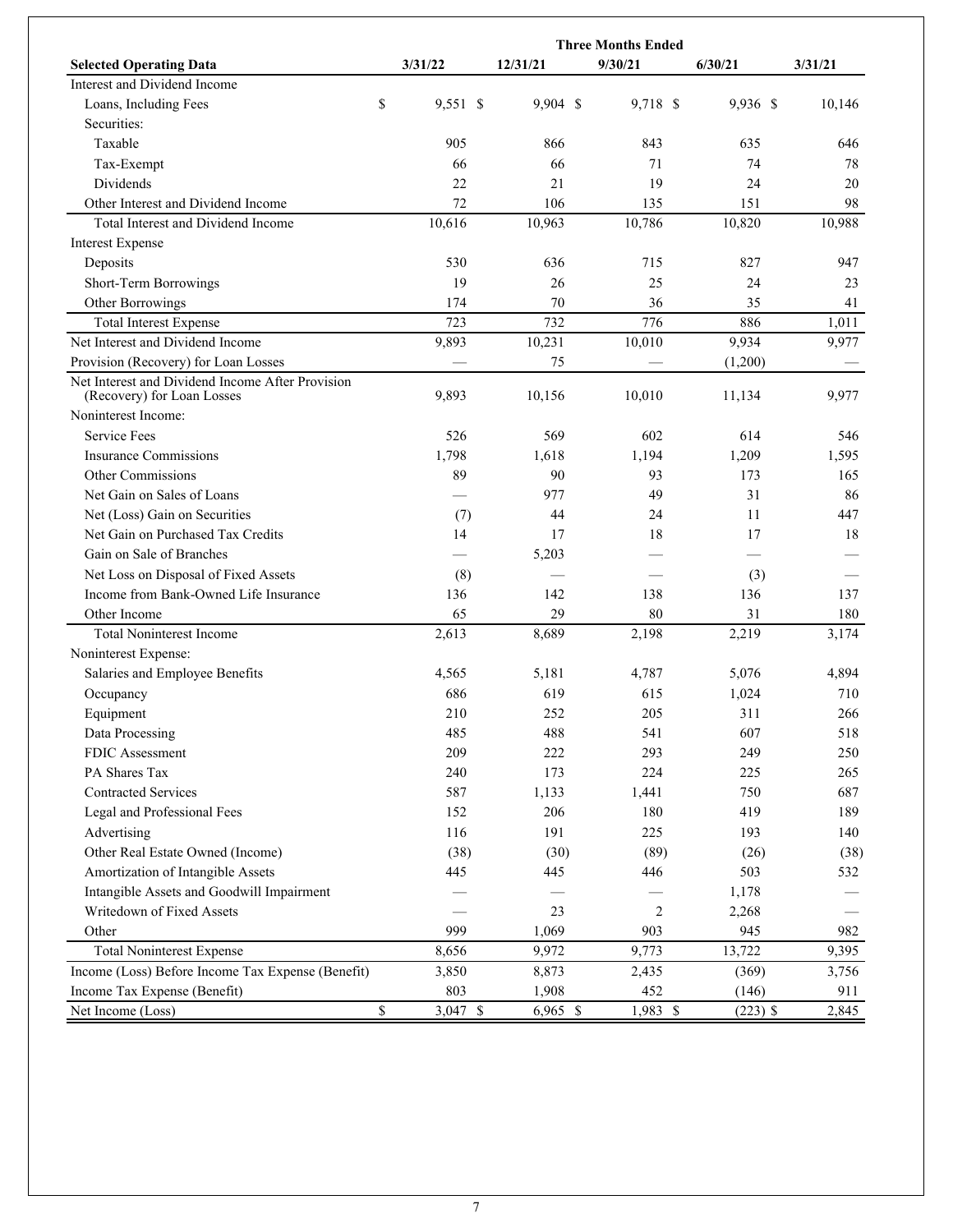|                                                                        | <b>Three Months Ended</b> |                    |     |                    |    |                   |     |                   |    |           |
|------------------------------------------------------------------------|---------------------------|--------------------|-----|--------------------|----|-------------------|-----|-------------------|----|-----------|
| Per Common Share Data                                                  |                           | 3/31/22            |     | 12/31/21           |    | 9/30/21           |     | 6/30/21           |    | 3/31/21   |
| Dividends Per Common Share                                             | \$                        | $0.24 \text{ }$ \$ |     | $0.24 \text{ } $s$ |    | $0.24 \text{ } $$ |     | $0.24 \text{ } $$ |    | 0.24      |
| Earnings (Loss) Per Common Share - Basic                               |                           | 0.59               |     | 1.32               |    | 0.37              |     | (0.04)            |    | 0.52      |
| Earnings (Loss) Per Common Share - Diluted                             |                           | 0.58               |     | 1.31               |    | 0.37              |     | (0.04)            |    | 0.52      |
| Adjusted Earnings Per Common Share - Diluted (Non-GAAP) <sup>(1)</sup> |                           | 0.59               |     | 0.53               |    | 0.36              |     | 0.59              |    | 0.46      |
| Weighted Average Common Shares Outstanding - Basic                     |                           | 5,198,194          |     | 5,291,795          |    | 5,373,032         |     | 5,432,234         |    | 5,434,374 |
| Weighted Average Common Shares Outstanding - Diluted                   |                           | 5,220,887          |     | 5,314,537          |    | 5,390,128         |     | 5,432,234         |    | 5,436,881 |
|                                                                        |                           | 3/31/22            |     | 12/31/21           |    | 9/30/21           |     | 6/30/21           |    | 3/31/21   |
| Common Shares Outstanding                                              |                           | 5,156,897          |     | 5,260,672          |    | 5,330,401         |     | 5,409,077         |    | 5,434,374 |
| Book Value Per Common Share                                            | \$                        | 23.69              | \$. | 25.31              | S. | 24.57             | \$. | 24.50             | S. | 24.62     |
| Tangible Book Value per Common Share <sup>(1)</sup>                    |                           | 20.86              |     | 22.45              |    | 21.67             |     | 21.56             |    | 21.38     |
| Stockholders' Equity to Assets                                         |                           | 8.5%               |     | $9.3\%$            |    | 8.9%              |     | $9.1\%$           |    | $9.1\%$   |
| Tangible Common Equity to Tangible Assets <sup>(1)</sup>               |                           | 7.6                |     | 8.4                |    | 7.9               |     | 8.1               |    | 8.0       |

|                                                                                     | <b>Three Months Ended</b> |          |           |            |         |  |  |  |  |  |  |
|-------------------------------------------------------------------------------------|---------------------------|----------|-----------|------------|---------|--|--|--|--|--|--|
| Selected Financial Ratios <sup>(2)</sup>                                            | 3/31/22                   | 12/31/21 | 9/30/21   | 6/30/21    | 3/31/21 |  |  |  |  |  |  |
| Return on Average Assets                                                            | $0.87 \%$                 | 1.87 %   | $0.54 \%$ | $(0.06)\%$ | 0.81%   |  |  |  |  |  |  |
| Adjusted Return on Average Assets <sup>(1)</sup>                                    | 0.87                      | 0.76     | 0.53      | 0.87       | 0.71    |  |  |  |  |  |  |
| Return on Average Equity                                                            | 9.50                      | 20.95    | 5.93      | (0.66)     | 8.54    |  |  |  |  |  |  |
| Adjusted Return on Average Equity <sup>(1)</sup>                                    | 9.54                      | 8.55     | 5.88      | 9.57       | 7.48    |  |  |  |  |  |  |
| Average Interest-Earning Assets to Average Interest-Bearing<br>Liabilities          | 144.48                    | 145.09   | 146.78    | 146.82     | 142.98  |  |  |  |  |  |  |
| Average Equity to Average Assets                                                    | 9.14                      | 8.93     | 9.03      | 9.08       | 9.48    |  |  |  |  |  |  |
| Net Interest Rate Spread                                                            | 2.98                      | 2.85     | 2.77      | 2.72       | 2.91    |  |  |  |  |  |  |
| Net Interest Rate Spread (FTE) <sup>(1)</sup>                                       | 2.99                      | 2.86     | 2.78      | 2.74       | 2.92    |  |  |  |  |  |  |
| Net Interest Margin                                                                 | 3.08                      | 2.95     | 2.88      | 2.84       | 3.04    |  |  |  |  |  |  |
| Net Interest Margin (FTE) $(1)$                                                     | 3.10                      | 2.96     | 2.89      | 2.85       | 3.05    |  |  |  |  |  |  |
| Net (Recoveries) Charge-offs to Average Loans                                       | (0.01)                    | 0.03     | (0.01)    | (0.01)     | 0.02    |  |  |  |  |  |  |
| <b>Efficiency Ratio</b>                                                             | 69.21                     | 52.71    | 80.05     | 112.91     | 71.44   |  |  |  |  |  |  |
| Adjusted Efficiency Ratio <sup>(1)</sup>                                            | 65.88                     | 69.73    | 77.27     | 80.68      | 70.06   |  |  |  |  |  |  |
| <b>Asset Quality Ratios</b>                                                         | 3/31/22                   | 12/31/21 | 9/30/21   | 6/30/21    | 3/31/21 |  |  |  |  |  |  |
| Allowance for Loan Losses to Total Loans                                            | 1.14%                     | 1.13%    | 1.16%     | 1.15%      | 1.22%   |  |  |  |  |  |  |
| Allowance for Loan Losses to Total Loans, Excluding PPP Loans<br>$(Non-GAAP)^{(1)}$ | 1.15                      | 1.16     | 1.20      | 1.21       | 1.30    |  |  |  |  |  |  |
| Allowance for Loan Losses to Nonperforming Loans <sup>(3)</sup>                     | 158.88                    | 159.40   | 106.18    | 74.92      | 89.29   |  |  |  |  |  |  |
| Allowance for Loan Losses to Noncurrent Loans <sup>(4)</sup>                        | 218.28                    | 233.37   | 135.37    | 90.83      | 118.08  |  |  |  |  |  |  |
| Delinquent and Nonaccrual Loans to Total Loans <sup>(4)(5)</sup>                    | 0.79                      | 0.78     | 0.97      | 1.37       | 1.18    |  |  |  |  |  |  |
| Nonperforming Loans to Total Loans <sup>(3)</sup>                                   | 0.72                      | 0.71     | 1.09      | 1.53       | 1.37    |  |  |  |  |  |  |
| Noncurrent Loans to Total Loans <sup>(4)</sup>                                      | 0.52                      | 0.49     | 0.85      | 1.26       | 1.03    |  |  |  |  |  |  |
| Nonperforming Assets to Total Assets <sup>(6)</sup>                                 | 0.51                      | 0.51     | 0.74      | 1.07       | 0.98    |  |  |  |  |  |  |
| Capital Ratios <sup>(7)</sup>                                                       | 3/31/22                   | 12/31/21 | 9/30/21   | 6/30/21    | 3/31/21 |  |  |  |  |  |  |
| Common Equity Tier 1 Capital (to Risk Weighted Assets)                              | 11.99%                    | 11.95%   | 11.53%    | 11.67%     | 11.85%  |  |  |  |  |  |  |
| Tier 1 Capital (to Risk Weighted Assets)                                            | 11.99                     | 11.95    | 11.53     | 11.67      | 11.85   |  |  |  |  |  |  |
|                                                                                     |                           |          |           |            |         |  |  |  |  |  |  |
| Total Capital (to Risk Weighted Assets)                                             | 13.20                     | 13.18    | 12.77     | 12.92      | 13.10   |  |  |  |  |  |  |

(1) Refer to Explanation of Use of Non-GAAP Financial Measures in this Press Release for the calculation of the measure and reconciliation to the most comparable GAAP measure.

(2) Interim period ratios are calculated on an annualized basis.

(3) Nonperforming loans consist of nonaccrual loans, accruing loans that are 90 days or more past due, and troubled debt restructured loans.

(4) Noncurrent loans consist of nonaccrual loans and accruing loans that are 90 days or more past due.

(5) Delinquent loans consist of accruing loans that are 30 days or more past due.

(6) Nonperforming assets consist of nonperforming loans and other real estate owned.

(7) Capital ratios are for Community Bank only.

Certain items previously reported may have been reclassified to conform with the current reporting period's format.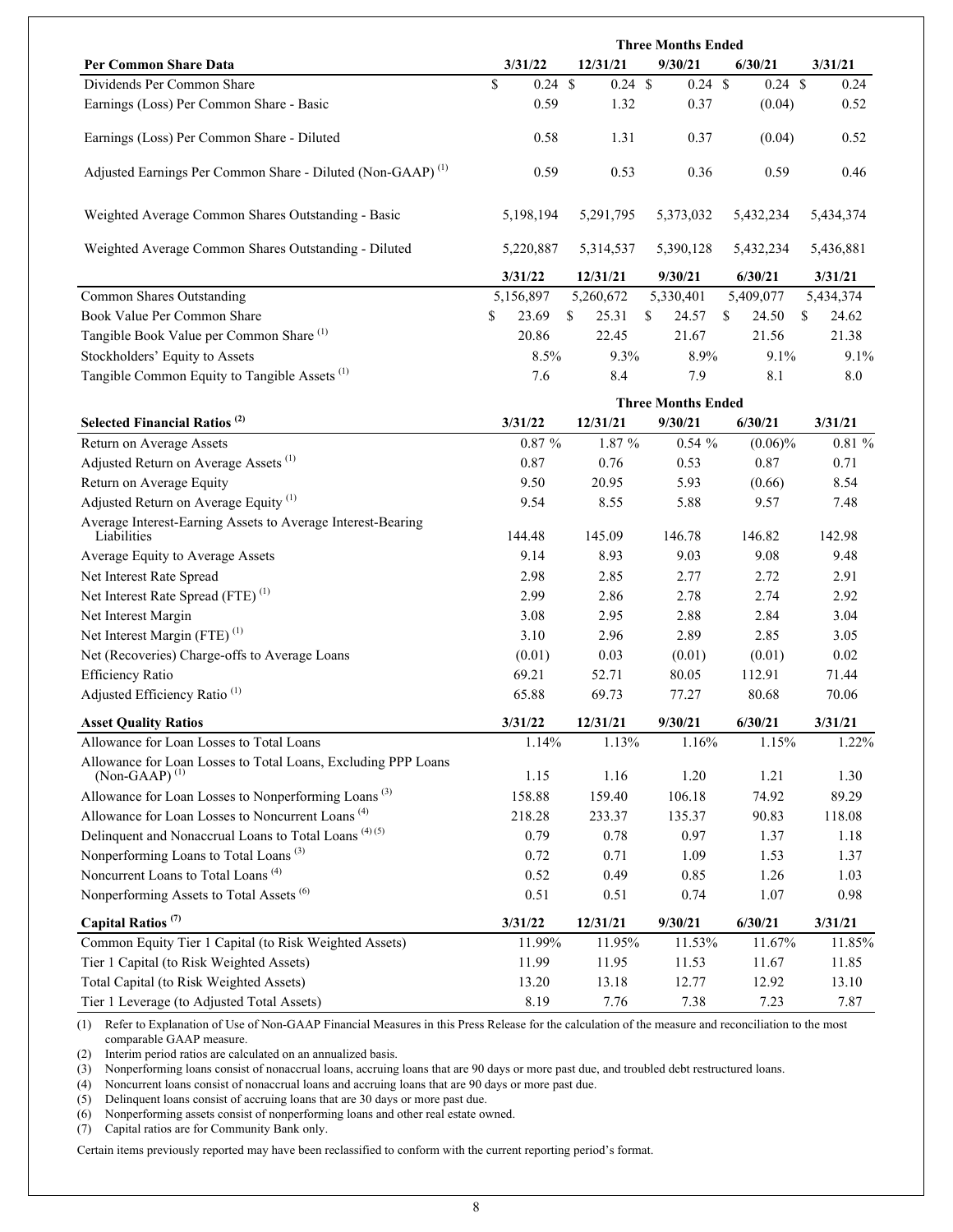#### **AVERAGE BALANCES AND YIELDS**

|                                                                             |                           |                                            |                                |                           |                                     |                                |                           | <b>Three Months Ended</b>           |                                |                           |                                            |                                |                           |                                            |                                |
|-----------------------------------------------------------------------------|---------------------------|--------------------------------------------|--------------------------------|---------------------------|-------------------------------------|--------------------------------|---------------------------|-------------------------------------|--------------------------------|---------------------------|--------------------------------------------|--------------------------------|---------------------------|--------------------------------------------|--------------------------------|
|                                                                             |                           | March 31, 2022                             |                                |                           | December 31, 2021                   |                                |                           | <b>September 30, 2021</b>           |                                |                           | June 30, 2021                              |                                | March 31, 2021            |                                            |                                |
|                                                                             | Average<br><b>Balance</b> | <b>Interest</b><br>and<br><b>Dividends</b> | Yield /<br>Cost <sup>(1)</sup> | Average<br><b>Balance</b> | Interest<br>and<br><b>Dividends</b> | Yield /<br>Cost <sup>(1)</sup> | Average<br><b>Balance</b> | Interest<br>and<br><b>Dividends</b> | Yield /<br>Cost <sup>(1)</sup> | Average<br><b>Balance</b> | <b>Interest</b><br>and<br><b>Dividends</b> | Yield /<br>Cost <sup>(1)</sup> | Average<br><b>Balance</b> | <b>Interest</b><br>and<br><b>Dividends</b> | Yield /<br>Cost <sup>(1)</sup> |
| (Dollars in thousands) (Unaudited)                                          |                           |                                            |                                |                           |                                     |                                |                           |                                     |                                |                           |                                            |                                |                           |                                            |                                |
| Assets:                                                                     |                           |                                            |                                |                           |                                     |                                |                           |                                     |                                |                           |                                            |                                |                           |                                            |                                |
| Interest-Earning Assets:                                                    |                           |                                            |                                |                           |                                     |                                |                           |                                     |                                |                           |                                            |                                |                           |                                            |                                |
| Loans, Net <sup>(2)</sup>                                                   | $$1,009,210$ \$           | 9,573                                      | $3.85\%$ \$                    | 1,004,827 \$              | 9,927                               |                                | 3.92% \$ 1,004,474 \$     | 9,740                               |                                | 3.85% \$ 1,016,868 \$     | 9,959                                      | $3.93\%$ \$                    | 1,031,853 \$              | 10,168                                     | 4.00%                          |
| Debt Securities                                                             |                           |                                            |                                |                           |                                     |                                |                           |                                     |                                |                           |                                            |                                |                           |                                            |                                |
| Taxable                                                                     | 215,906                   | 905                                        | 1.68                           | 205,328                   | 866                                 | 1.69                           | 197,763                   | 843                                 | 1.71                           | 124,685                   | 635                                        | 2.04                           | 122,883                   | 646                                        | 2.10                           |
| Exempt From Federal Tax                                                     | 10,195                    | 84                                         | 3.30                           | 10,477                    | 84                                  | 3.21                           | 11,647                    | 90                                  | 3.09                           | 12,276                    | 94                                         | 3.06                           | 12,943                    | 96                                         | 2.97                           |
| <b>Equity Securities</b>                                                    | 2,693                     | 22                                         | 3.27                           | 2,693                     | 21                                  | 3.12                           | 2,655                     | 19                                  | 2.86                           | 2,649                     | 24                                         | 3.62                           | 2,632                     | 20                                         | 3.04                           |
| Interest Bearing Deposits at Banks                                          | 59,296                    | 22                                         | 0.15                           | 150,102                   | 19                                  | 0.05                           | 160,935                   | 74                                  | 0.18                           | 242,348                   | 89                                         | 0.15                           | 157,962                   | 36                                         | 0.09                           |
| Other Interest-Earning Assets                                               | 3,483                     | 50                                         | 5.82                           | 3,475                     | 87                                  | 9.93                           | 3,512                     | 61                                  | 6.89                           | 4,044                     | 62                                         | 6.15                           | 3,909                     | 62                                         | 6.43                           |
| <b>Total Interest-Earning Assets</b>                                        | 1,300,783                 | 10,656                                     | 3.32                           | 1,376,902                 | 11,004                              | 3.17                           | 1,380,986                 | 10,827                              | 3.11                           | 1,402,870                 | 10,863                                     | 3.11                           | 1,332,182                 | 11,028                                     | 3.36                           |
| Noninterest-Earning Assets                                                  | 122,288                   |                                            |                                | 100,607                   |                                     |                                | 88,291                    |                                     |                                | 82,794                    |                                            |                                | 92,550                    |                                            |                                |
| <b>Total Assets</b>                                                         | \$1,423,071               |                                            |                                | \$1,477,509               |                                     |                                | \$1,469,277               |                                     |                                | \$1,485,664               |                                            |                                | \$1,424,732               |                                            |                                |
| <b>Liabilities and Stockholders' Equity</b>                                 |                           |                                            |                                |                           |                                     |                                |                           |                                     |                                |                           |                                            |                                |                           |                                            |                                |
| Interest-Bearing Liabilities:                                               |                           |                                            |                                |                           |                                     |                                |                           |                                     |                                |                           |                                            |                                |                           |                                            |                                |
| Interest-Bearing Demand Deposits <sup>(3)</sup>                             | 276,603<br>\$             | 48                                         | <sup>\$</sup><br>$0.07\%$      | 278,546                   | 51                                  | $0.07\%$ \$                    | 275,411                   | 48                                  | 0.07                           | -S<br>275,752             | 55                                         | 0.08                           | $\mathbb{S}$<br>259,065   | 77                                         | 0.12%                          |
| Savings $(3)$                                                               | 243,786                   | 19                                         | 0.03                           | 252,387                   | 20                                  | 0.03                           | 251,801                   | 21                                  | 0.03                           | 247,238                   | 25                                         | 0.04                           | 239,850                   | 32                                         | 0.05                           |
| Money Market <sup>(3)</sup>                                                 | 192,425                   | 41                                         | 0.09                           | 209,572                   | 57                                  | 0.11                           | 198,167                   | 55                                  | 0.11                           | 199,652                   | 71                                         | 0.14                           | 197,395                   | 98                                         | 0.20                           |
| Time Deposits <sup>(3)</sup>                                                | 132,015                   | 422                                        | 1.30                           | 154,342                   | 508                                 | 1.31                           | 168,654                   | 591                                 | 1.39                           | 177,506                   | 676                                        | 1.53                           | 187,114                   | 740                                        | 1.60                           |
| Total Interest-Bearing Deposits <sup>(3)</sup>                              | 844,829                   | 530                                        | 0.25                           | 894,847                   | 636                                 | 0.28                           | 894,033                   | 715                                 | 0.32                           | 900,148                   | 827                                        | 0.37                           | 883,424                   | 947                                        | 0.43                           |
| Short-Term Borrowings                                                       |                           |                                            |                                |                           |                                     |                                |                           |                                     |                                |                           |                                            |                                |                           |                                            |                                |
| Securities Sold Under Agreements to<br>Repurchase                           | 37,884                    | 19                                         | 0.20                           | 44,709                    | 26                                  | 0.23                           | 40,818                    | 25                                  | 0.24                           | 49,325                    | 24                                         | 0.20                           | 41,094                    | 23                                         | 0.23                           |
| Other Borrowings                                                            | 17,604                    | 174                                        | 4.01                           | 9,474                     | 70                                  | 2.93                           | 6.000                     | 36                                  | 2.38                           | 6.000                     | 35                                         | 2.34                           | 7,200                     | 41                                         | 2.31                           |
| <b>Total Interest-Bearing Liabilities</b>                                   | 900,317                   | 723                                        | 0.33                           | 949,030                   | 732                                 | 0.31                           | 940,851                   | 776                                 | 0.33                           | 955,473                   | 886                                        | 0.37                           | 931,718                   | 1,011                                      | 0.44                           |
| Noninterest-Bearing Demand Deposits                                         | 384,188                   |                                            |                                | 388,787                   |                                     |                                | 387,746                   |                                     |                                | 387,317                   |                                            |                                | 349,108                   |                                            |                                |
| Other Liabilities                                                           | 8,554                     |                                            |                                | 7,800                     |                                     |                                | 8,019                     |                                     |                                | 7,999                     |                                            |                                | 8,869                     |                                            |                                |
| <b>Total Liabilities</b>                                                    | 1,293,059                 |                                            |                                | 1,345,617                 |                                     |                                | 1,336,616                 |                                     |                                | 1,350,789                 |                                            |                                | 1,289,695                 |                                            |                                |
| Stockholders' Equity                                                        | 130,012                   |                                            |                                | 131,892                   |                                     |                                | 132,661                   |                                     |                                | 134,875                   |                                            |                                | 135,037                   |                                            |                                |
| Total Liabilities and Stockholders' Equity                                  | \$1,423,071               |                                            |                                | \$1,477,509               |                                     |                                | \$1,469,277               |                                     |                                | \$1,485,664               |                                            |                                | \$1,424,732               |                                            |                                |
| Net Interest Income (FTE)<br>$(Non-GAAP)^{(4)}$                             |                           | 9,933                                      |                                |                           | 10,272                              |                                |                           | 10,051                              |                                |                           | 9,977                                      |                                |                           | 10,017                                     |                                |
| Net Interest-Earning Assets <sup>(5)</sup>                                  | 400.466                   |                                            |                                | 427,872                   |                                     |                                | 440,135                   |                                     |                                | 447,397                   |                                            |                                | 400,464                   |                                            |                                |
| Net Interest Rate Spread (FTE)<br>(Non-GAAP) <sup><math>(4)(6)</math></sup> |                           |                                            | 2.99%                          |                           |                                     | 2.86%                          |                           |                                     | 2.78                           |                           |                                            | 2.74                           |                           |                                            | 2.92%                          |
| Net Interest Margin (FTE)<br>$(Non-GAA\bar{P})^{(4)(7)}$                    |                           |                                            | 3.10                           |                           |                                     | 2.96                           |                           |                                     | 2.89                           |                           |                                            | 2.85                           |                           |                                            | 3.05                           |
| PPP Loans                                                                   | 14,673                    | 445                                        | 12.30                          | 29,067                    | 391                                 | 5.34                           | 40,313                    | 484                                 | 4.76                           | 57,661                    | 636                                        | 4.42                           | 56,945                    | 676                                        | 4.81                           |

(1) Annualized based on three months ended results.<br>(2) Net of the allowance for loan losses and includes

(2) Net of the allowance for loan losses and includes nonaccrual loans with a zero yield and Loans Held for Sale.<br>(3) Includes Deposits Held for Sale that were sold in December 2021.

(3) Includes Deposits Held for Sale that were sold in December 2021.<br>(4) Refer to Explanation and Use of Non-GAAP Financial Measures in this Press Release for the calculation of the measure and reconciliation to the most c

(5) Net interest-earning assets represent total interest-earning assets less total interest-bearing liabilities.<br>(6) Net interest rate spread represents the difference between the weighted average yield on interest-earning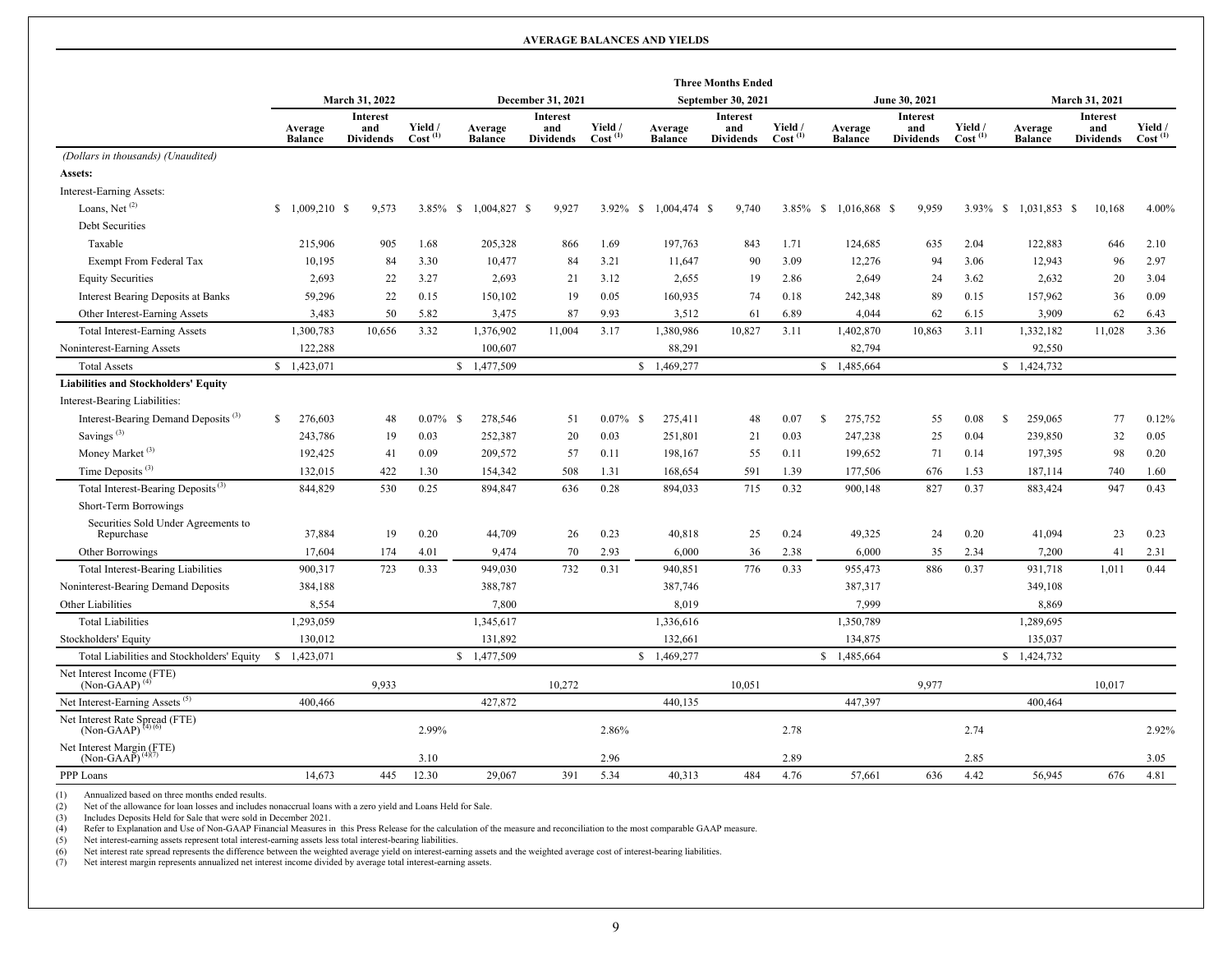#### **Explanation of Use of Non-GAAP Financial Measures**

In addition to financial measures presented in accordance with generally accepted accounting principles ("GAAP"), we use, and this Press Release contains or references, certain non-GAAP financial measures. We believe these non-GAAP financial measures provide useful information in understanding our underlying results of operations or financial position and our business and performance trends as they facilitate comparisons with the performance of other companies in the financial services industry. Non-GAAP adjusted items impacting the Company's financial performance are identified to assist investors in providing a complete understanding of factors and trends affecting the Company's business and in analyzing the Company's operating results on the same basis as that applied by management. Although we believe that these non-GAAP financial measures enhance the understanding of our business and performance, they should not be considered an alternative to GAAP or considered to be more important than financial results determined in accordance with GAAP, nor are they necessarily comparable with non-GAAP measures which may be presented by other companies. Where non-GAAP financial measures are used, the comparable GAAP financial measure, as well as the reconciliation to the comparable GAAP financial measure, can be found herein.

|                                                                                       | <b>Three Months Ended</b> |           |    |           |             |                |    |                |               |           |
|---------------------------------------------------------------------------------------|---------------------------|-----------|----|-----------|-------------|----------------|----|----------------|---------------|-----------|
|                                                                                       |                           | 3/31/22   |    | 12/31/21  |             | 9/30/21        |    | 6/30/21        |               | 3/31/21   |
| (Dollars in thousands, except share and per share<br>data) (Unaudited)                |                           |           |    |           |             |                |    |                |               |           |
| Net Income (Loss) (GAAP)                                                              | \$                        | 3,047     | \$ | 6,965     | \$          | 1,983          | \$ | (223)          | \$            | 2,845     |
| Adjustments                                                                           |                           |           |    |           |             |                |    |                |               |           |
| Loss (Gain) on Securities                                                             |                           | $\tau$    |    | (44)      |             | (24)           |    | (11)           |               | (447)     |
| Gain on Sale of Branches                                                              |                           |           |    | (5,203)   |             |                |    |                |               |           |
| Loss on Disposal of Fixed Assets                                                      |                           | 8         |    |           |             |                |    | 3              |               |           |
| Tax effect                                                                            |                           | (3)       |    | 1,102     |             | 5              |    | $\mathfrak{D}$ |               | 94        |
| Non-Cash Charges:                                                                     |                           |           |    |           |             |                |    |                |               |           |
| Intangible Assets and Goodwill<br>Impairment                                          |                           |           |    |           |             |                |    | 1,178          |               |           |
| Writedown on Fixed Assets                                                             |                           |           |    | 23        |             | $\overline{c}$ |    | 2,268          |               |           |
| Tax Effect                                                                            |                           |           |    |           |             |                |    |                |               |           |
| Adjusted Net Income (Non-GAAP)                                                        | \$                        | 3,059     | \$ | 2,843     | $\mathbf S$ | 1,966          | \$ | 3,217          | \$            | 2,492     |
| Weighted-Average Diluted Common<br>Shares and Common Stock Equivalents<br>Outstanding |                           | 5,220,887 |    | 5,314,537 |             | 5,390,128      |    | 5,432,234      |               | 5,436,881 |
|                                                                                       |                           |           |    |           |             |                |    |                |               |           |
| Earnings (Loss) per Common Share -<br>Diluted (GAAP)                                  | \$                        | 0.58      | \$ | 1.31      | \$          | 0.37           | \$ | (0.04)         | <sup>\$</sup> | 0.52      |
| Adjusted Earnings per Common Share -<br>Diluted (Non-GAAP)                            | \$                        | 0.59      | \$ | 0.53      | \$          | 0.36           | \$ | 0.59           | \$            | 0.46      |
| Net Income (Loss) (GAAP) (Numerator)                                                  | \$                        | 3,047     | \$ | 6,965     | \$          | 1,983          | \$ | (223)          | \$            | 2,845     |
| <b>Annualization Factor</b>                                                           |                           | 4.06      |    | 3.97      |             | 3.97           |    | 4.01           |               | 4.06      |
| Average Assets (Denominator)                                                          |                           | 1,423,071 |    | 1,477,509 |             | 1,469,277      |    | 1,485,664      |               | 1,424,732 |
| Return on Average Assets (GAAP)                                                       |                           | $0.87~\%$ |    | 1.87 %    |             | 0.54%          |    | $(0.06)\%$     |               | 0.81%     |
| Adjusted Net Income (Non-GAAP)<br>(Numerator)                                         | \$                        | 3,059     | \$ | 2,843     | \$          | 1,966          | \$ | 3,217          | \$            | 2,492     |
| <b>Annualization Factor</b>                                                           |                           | 4.06      |    | 3.97      |             | 3.97           |    | 4.01           |               | 4.06      |
| Average Assets (Denominator)                                                          |                           | 1,423,071 |    | 1,477,509 |             | 1,469,277      |    | 1,485,664      |               | 1,424,732 |
| Adjusted Return on Average Assets (Non-<br>GAAP)                                      |                           | $0.87 \%$ |    | 0.76%     |             | $0.53\%$       |    | 0.87%          |               | 0.71%     |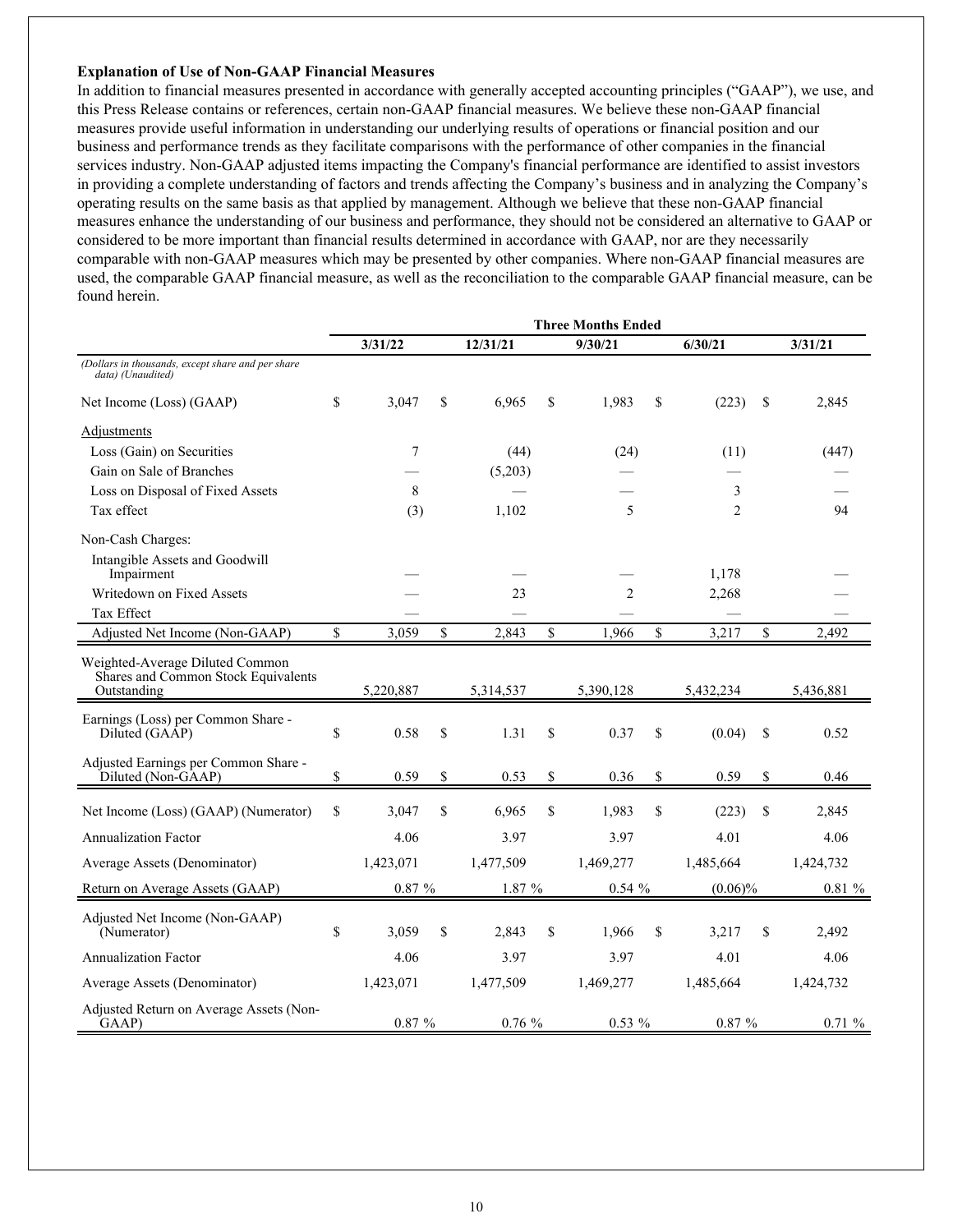|                                                  | <b>Three Months Ended</b> |           |    |          |    |         |                   |         |  |  |
|--------------------------------------------------|---------------------------|-----------|----|----------|----|---------|-------------------|---------|--|--|
|                                                  |                           | 3/31/22   |    | 12/31/21 |    | 9/30/21 | 6/30/21           | 3/31/21 |  |  |
| (Dollars in thousands) (Unaudited)               |                           |           |    |          |    |         |                   |         |  |  |
| Net Income (Loss) (GAAP) (Numerator)             | \$                        | 3,047     | \$ | 6,965    | \$ | 1,983   | (223)<br>S<br>\$  | 2,845   |  |  |
| <b>Annualization Factor</b>                      |                           | 4.06      |    | 3.97     |    | 3.97    | 4.01              | 4.06    |  |  |
| Average Equity (Denominator) (GAAP)              |                           | 130,012   |    | 131,892  |    | 132,661 | 134,875           | 135,037 |  |  |
| Return on Average Equity (GAAP)                  |                           | $9.50 \%$ |    | 20.95%   |    | 5.93 %  | $(0.66)\%$        | 8.54%   |  |  |
| Adjusted Net Income (Non-GAAP)<br>(Numerator)    | \$                        | 3,059     | \$ | 2,843    | \$ | 1,966   | \$<br>S.<br>3,217 | 2,492   |  |  |
| <b>Annualization Factor</b>                      |                           | 4.06      |    | 3.97     |    | 3.97    | 4.01              | 4.06    |  |  |
| Average Equity (Denominator) (GAAP)              |                           | 130,012   |    | 131,892  |    | 132,661 | 134,875           | 135,037 |  |  |
| Adjusted Return on Average Equity (Non-<br>GAAP) |                           | 9.54%     |    | $8.55\%$ |    | 5.88 %  | 9.57%             | 7.48 %  |  |  |

Tangible book value per common share is a non-GAAP measure and is calculated based on tangible common equity divided by period-end common shares outstanding. Tangible common equity to tangible assets is a non-GAAP measure and is calculated based on tangible common equity divided by tangible assets. We believe these non-GAAP measures serve as useful tools to help evaluate the strength and discipline of the Company's capital management strategies and as an additional, conservative measure of the Company's total value.

|                                                                            |    | 3/31/22   |    | 12/31/21  |    | 9/30/21     |    | 6/30/21     |     | 3/31/21   |
|----------------------------------------------------------------------------|----|-----------|----|-----------|----|-------------|----|-------------|-----|-----------|
| (Dollars in thousands, except share and per share data) (Unaudited)        |    |           |    |           |    |             |    |             |     |           |
| Assets (GAAP)                                                              | S. | 1,438,670 | S. | 1,425,479 |    | \$1,474,818 |    | \$1,461,613 | S.  | 1,476,821 |
| Goodwill and Intangible Assets, Net                                        |    | (14, 582) |    | (15,027)  |    | (15, 472)   |    | (15,918)    |     | (17, 599) |
| Tangible Assets (Non-GAAP) (Numerator)                                     |    | 1,424,088 | S  | 1,410,452 | \$ | 1,459,346   | S. | 1,445,695   | S.  | 1,459,222 |
| Stockholders' Equity (GAAP)                                                | \$ | 122,156   | \$ | 133,124   | \$ | 130,987     | \$ | 132,536     | S   | 133,776   |
| Goodwill and Intangible Assets, Net                                        |    | (14, 582) |    | (15,027)  |    | (15, 472)   |    | (15,918)    |     | (17,599)  |
| Tangible Common Equity or Tangible Book Value (Non-<br>GAAP) (Denominator) | \$ | 107,574   |    | 118,097   | S  | 115,515     | S  | 116,618     | \$. | 116,177   |
| Stockholders' Equity to Assets (GAAP)                                      |    | 8.5%      |    | $9.3\%$   |    | 8.9%        |    | $9.1\%$     |     | $9.1\%$   |
| Tangible Common Equity to Tangible Assets (Non-GAAP)                       |    | 7.6%      |    | 8.4%      |    | 7.9%        |    | 8.1%        |     | $8.0\%$   |
| Common Shares Outstanding (Denominator)                                    |    | 5,156,897 |    | 5,260,672 |    | 5,330,401   |    | 5,409,077   |     | 5,434,374 |
| Book Value per Common Share (GAAP)                                         | \$ | 23.69     | S  | 25.31     | S  | 24.57       | S  | 24.50       | S   | 24.62     |
| Tangible Book Value per Common Share (Non-GAAP)                            | \$ | 20.86     |    | 22.45     |    | 21.67       | \$ | 21.56       |     | 21.38     |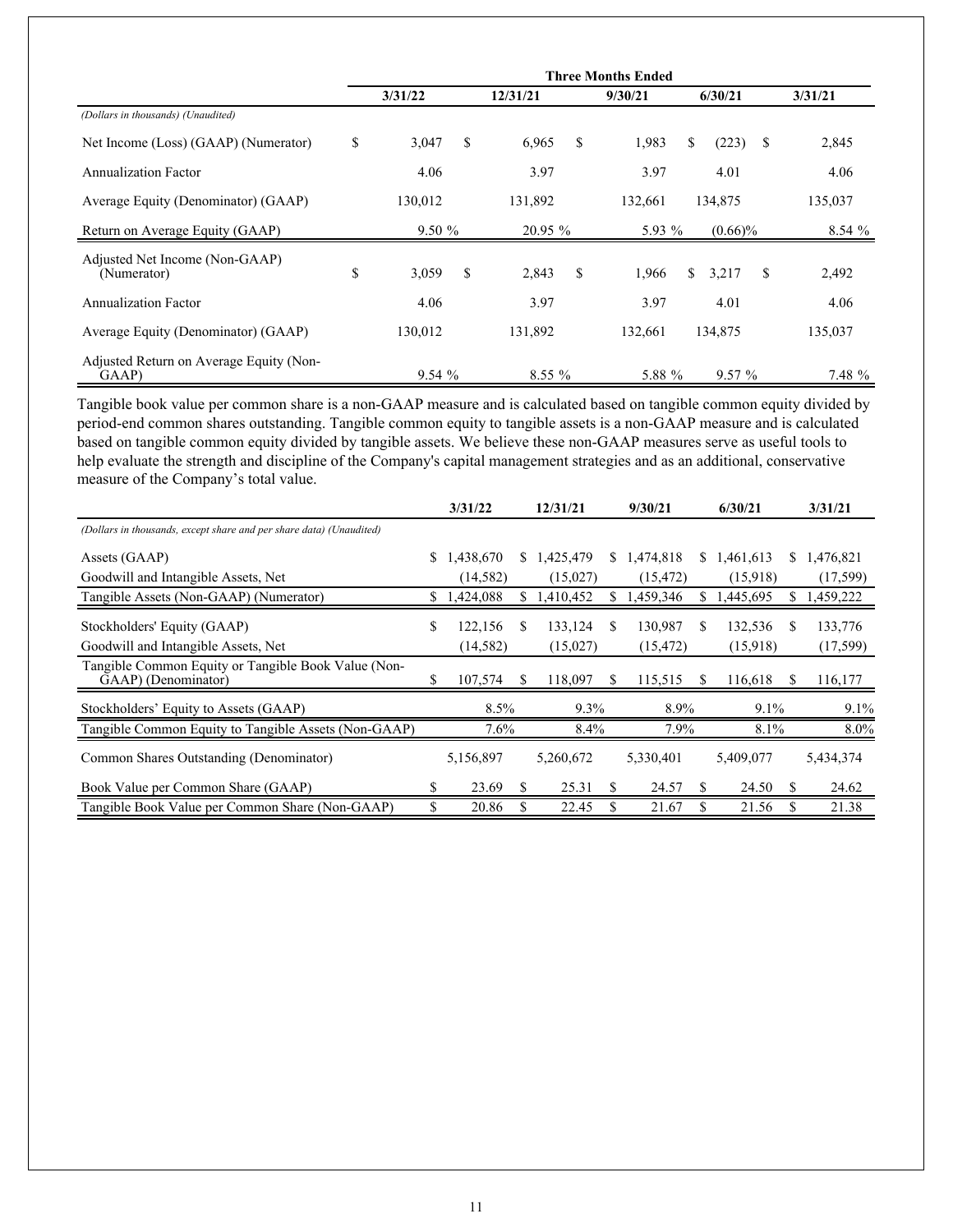Interest income on interest-earning assets, net interest rate spread and net interest margin are presented on a fully tax-equivalent ("FTE") basis. The FTE basis adjusts for the tax benefit of income on certain tax-exempt loans and securities using the federal statutory income tax rate of 21 percent. We believe the presentation of net interest income on a FTE basis ensures comparability of net interest income arising from both taxable and tax-exempt sources and is consistent with industry practice. The following table reconciles net interest income, net interest spread and net interest margin on a FTE basis for the periods indicated:

|                                               | <b>Three Months Ended</b> |    |          |    |         |   |         |   |          |  |  |
|-----------------------------------------------|---------------------------|----|----------|----|---------|---|---------|---|----------|--|--|
|                                               | 3/31/22                   |    | 12/31/21 |    | 9/30/21 |   | 6/30/21 |   | 3/31/21  |  |  |
| (Dollars in thousands) (Unaudited)            |                           |    |          |    |         |   |         |   |          |  |  |
| Interest Income (GAAP)                        | \$<br>10,616              | -S | 10,963   | S. | 10,786  | S | 10,820  | S | 10,988   |  |  |
| Adjustment to FTE Basis                       | 40                        |    | 41       |    | 41      |   | 43      |   | 40       |  |  |
| Interest Income (FTE) (Non-GAAP)              | 10,656                    |    | 11,004   |    | 10,827  |   | 10,863  |   | 11,028   |  |  |
| Interest Expense (GAAP)                       | 723                       |    | 732      |    | 776     |   | 886     |   | 1,011    |  |  |
| Net Interest Income (FTE) (Non-GAAP)          | \$<br>9,933               |    | 10,272   |    | 10,051  |   | 9,977   |   | 10,017   |  |  |
| Net Interest Rate Spread (GAAP)               | 2.98%                     |    | 2.85%    |    | 2.77%   |   | 2.72%   |   | 2.91%    |  |  |
| Adjustment to FTE Basis                       | 0.01                      |    | 0.01     |    | 0.01    |   | 0.02    |   | 0.01     |  |  |
| Net Interest Rate Spread (FTE) (Non-<br>GAAP) | 2.99                      |    | 2.86     |    | 2.78    |   | 2.74    |   | 2.92     |  |  |
| Net Interest Margin (GAAP)                    | 3.08%                     |    | 2.95%    |    | 2.88%   |   | 2.84%   |   | $3.04\%$ |  |  |
| Adjustment to FTE Basis                       | 0.02                      |    | 0.01     |    | 0.01    |   | 0.01    |   | 0.01     |  |  |
| Net Interest Margin (FTE) (Non-GAAP)          | 3.10                      |    | 2.96     |    | 2.89    |   | 2.85    |   | 3.05     |  |  |

Adjusted efficiency ratio excludes the effect of certain non-recurring or non-cash items and represents adjusted noninterest expense divided by adjusted operating revenue. The Company evaluates its operational efficiency based on its adjusted efficiency ratio and believes it provides additional perspective on its ongoing performance as well as peer comparability.

|                                              |    |         |    |          |    | <b>Three Months Ended</b> |              |         |
|----------------------------------------------|----|---------|----|----------|----|---------------------------|--------------|---------|
|                                              |    | 3/31/22 |    | 12/31/21 |    | 9/30/21                   | 6/30/21      | 3/31/21 |
| (Dollars in thousands) (Unaudited)           |    |         |    |          |    |                           |              |         |
| Noninterest Expense (GAAP)                   | S  | 8,656   | -S | 9,972    | -S | 9,773<br>-S               | 13,722<br>-S | 9,395   |
| Net Interest and Dividend Income (GAAP)      |    | 9,893   |    | 10,231   |    | 10,010                    | 9,934        | 9,977   |
| Noninterest Income (GAAP)                    |    | 2,613   |    | 8,689    |    | 2,198                     | 2,219        | 3,174   |
| Operating Revenue (GAAP)                     |    | 12.506  |    | 18.920   |    | 12.208                    | 12.153       | 13,151  |
| Efficiency Ratio (GAAP)                      |    | 69.21%  |    | 52.71%   |    | 80.05%                    | 112.91%      | 71.44%  |
| Noninterest Expense (GAAP)                   | S. | 8,656   | \$ | 9,972    | S  | 9,773<br>S                | 13,722<br>\$ | 9,395   |
| Less:                                        |    |         |    |          |    |                           |              |         |
| Other Real Estate Owned (Income)             |    | (38)    |    | (30)     |    | (89)                      | (26)         | (38)    |
| Amortization of Intangible Assets            |    | 445     |    | 445      |    | 446                       | 503          | 532     |
| Intangible Assets and Goodwill<br>Impairment |    |         |    |          |    |                           | 1,178        |         |
| Writedown on Fixed Assets                    |    |         |    | 23       |    | 2                         | 2,268        |         |
| Adjusted Noninterest Expense (Non-<br>GAAP)  | \$ | 8,249   | \$ | 9,534    | S  | 9,414<br>S                | 9,799<br>\$  | 8,901   |
| Net Interest and Dividend Income (GAAP)      |    | 9,893   |    | 10,231   |    | 10,010                    | 9,934        | 9,977   |
| Noninterest Income (GAAP)                    |    | 2,613   |    | 8,689    |    | 2,198                     | 2,219        | 3,174   |
| Less:                                        |    |         |    |          |    |                           |              |         |
| Net Gain on Securities                       |    | (7)     |    | 44       |    | 24                        | 11           | 447     |
| Gain on Sale of Branches                     |    |         |    | 5,203    |    |                           |              |         |
| Net Loss on Disposal of Fixed Assets         |    | (8)     |    |          |    |                           | (3)          |         |
| Adjusted Noninterest Income (Non-GAAP)       |    | 2,628   |    | 3,442    |    | 2,174                     | 2,211        | 2,727   |
| Adjusted Operating Revenue (Non-GAAP)        |    | 12,521  |    | 13,673   |    | 12,184                    | 12,145       | 12,704  |
| Adjusted Efficiency Ratio (Non-GAAP)         |    | 65.88%  |    | 69.73%   |    | 77.27%                    | 80.68%       | 70.06%  |